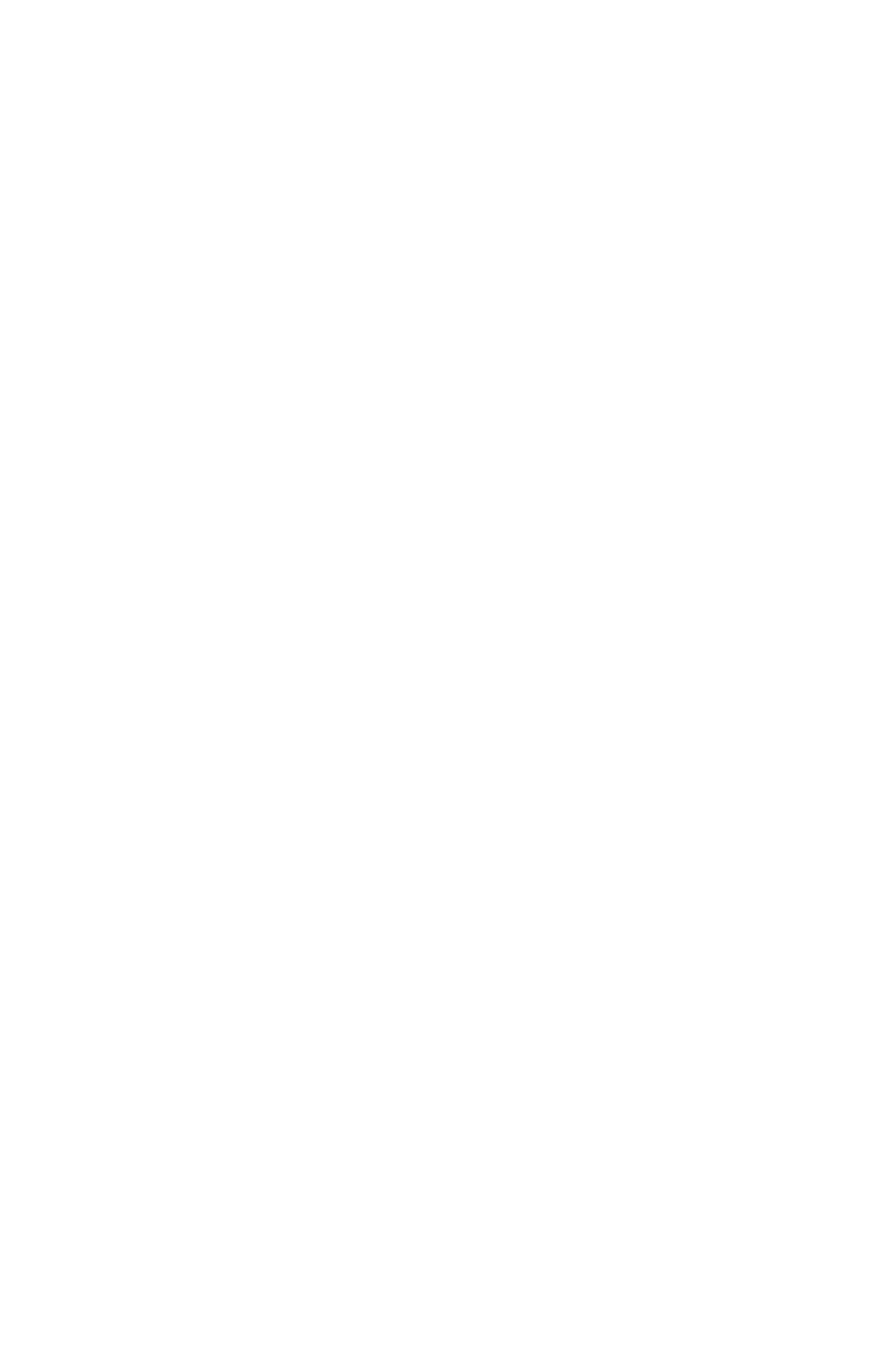### Introduction

This handbook provides developers, owners, builders, and subcontractors with information to plan for communication services in STRATA NETWORKS' territory. The requirements herein are in accordance with current tariffs on file with the Utah Public Service Commission. It is STRATA NETWORKS' goal to help owners and builders understand the requirements to provide the best voice, data, and video services available.

This handbook deals with the placement of communication lines to Commercial Developments and Commercial Buildings (any non-residential project).

In order for Strata Networks to place facilities within any new commercial development, the owner of the development will be required to comply with the specifications and requirements pertaining to commercial developments included in this handbook.

In order for Strata Networks to provide facilities to serve any commercial building, the building owner will be required to sign the Letter of Intent (see the sample Letter of Intent on the next page). The Letter of Intent requires the owner to clearly choose the best option to provide communications service to the new building. It also ensures compliance of the specifications and requirements included within this handbook.

The costs associated with relocating any facilities in conflict with the development or building will be borne by the owner. These costs are to be paid in advance of any relocation work being done. Please allow 60 days for facilities to be relocated.

For further questions regarding the information in this handbook, please contact a STRATA NETWORKS engineer at (435) 622‐5007.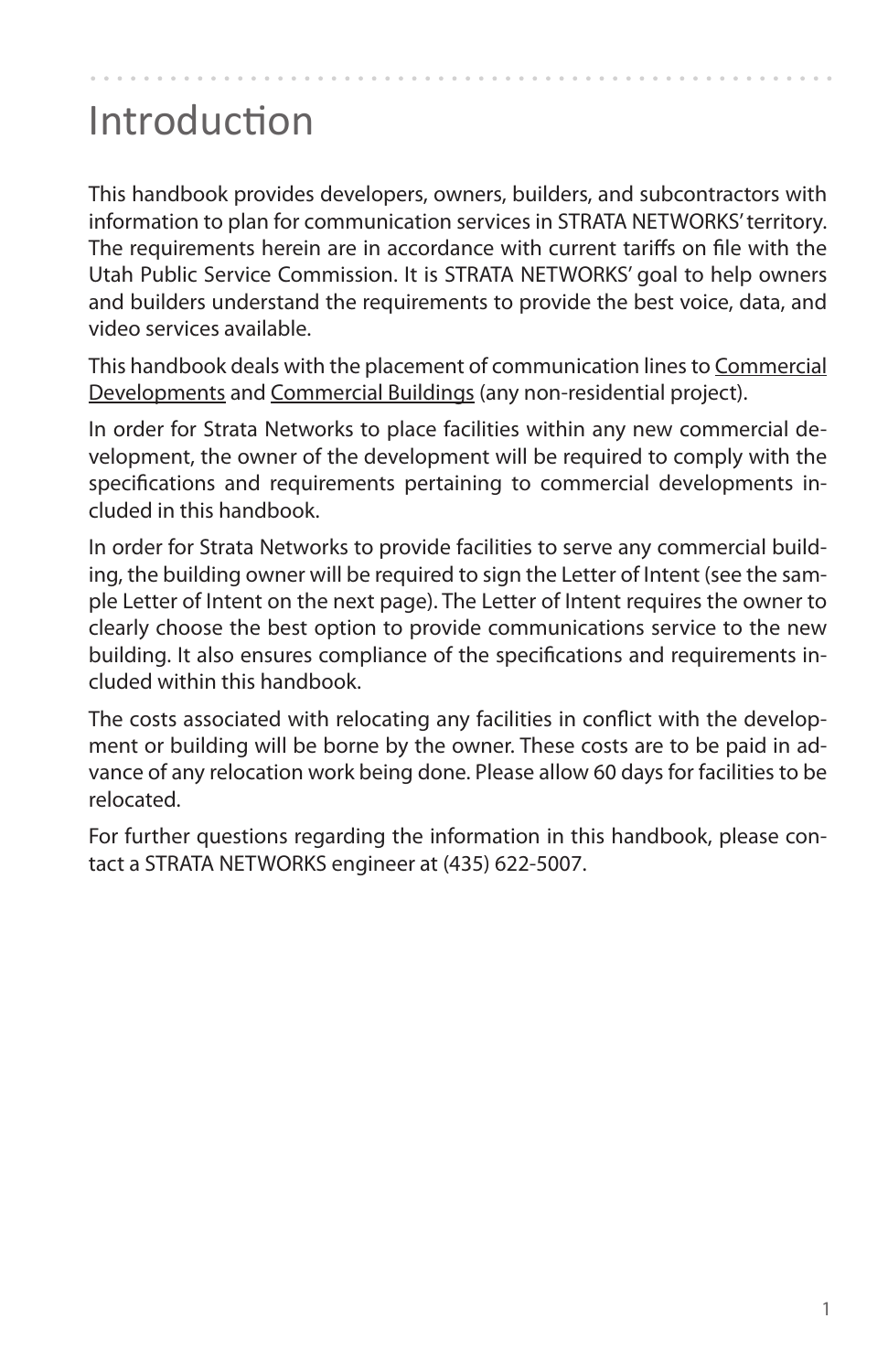## STRATA NETWORKS Letter of Intent (Sample Letter) Building Owner or Designee:

| DUINING OWNER OF DESIGNES.   |        |      |  |
|------------------------------|--------|------|--|
| Building Address: _          |        |      |  |
| City:                        | State: | Zip: |  |
| Number of Units in Building: |        |      |  |

This letter serves as documentation of the communications service configuration for a new commercial building. Service will be provided by STRATA NETWORKS to the new building in the configuration chosen by the building owner. It is the building owner's responsibility to comply with STRATA NETWORKS' requirements included in the STRATA NETWORKS' Commercial Handbook. Adequate and safe space must be provided and maintained by the owner for cable termination.

STRATA NETWORKS and the Owner or designee must mutually agree upon one of the four serving arrangements below. Please refer to STRATA NETWORKS' commercial Handbook for further information regarding each option.

- STRATA NETWORKS facilities will terminate at one mutually agreed upon location upon entry into or on the building. The building owner will provide and maintain all wiring and cable beyond the Demarcation Point. T 1.
- 2. STRATA NETWORKS facilities will terminate at common locations as determined by STRATA NETWORKS and mutually agreed upon by the building owner. STRATA NETWORKS will provide, manage, and maintain the building cable and Demarcation Point. Demarcation Points will be accessible to user. All wiring beyond this point will be provided and maintained by the user.  $\vert$  2.
- 3. STRATA NETWORKS will terminate facilities at locations determined by STRATA NETWORKS and mutually agreed upon by the building owner within each of the individual occupied units. STRATA NETWORKS will provide and maintain building cable to the Demarcation Point.  $\overline{1}$  3.
- STRATA NETWORKS facilities will terminate at one mutually agreed upon location on the property of the building. The building owner will provide and maintain all wiring and cable beyond this Demarcation Point. **1** 4

I certify that I am the owner or designee of this building and that this document accurately states the intended use of this building and know that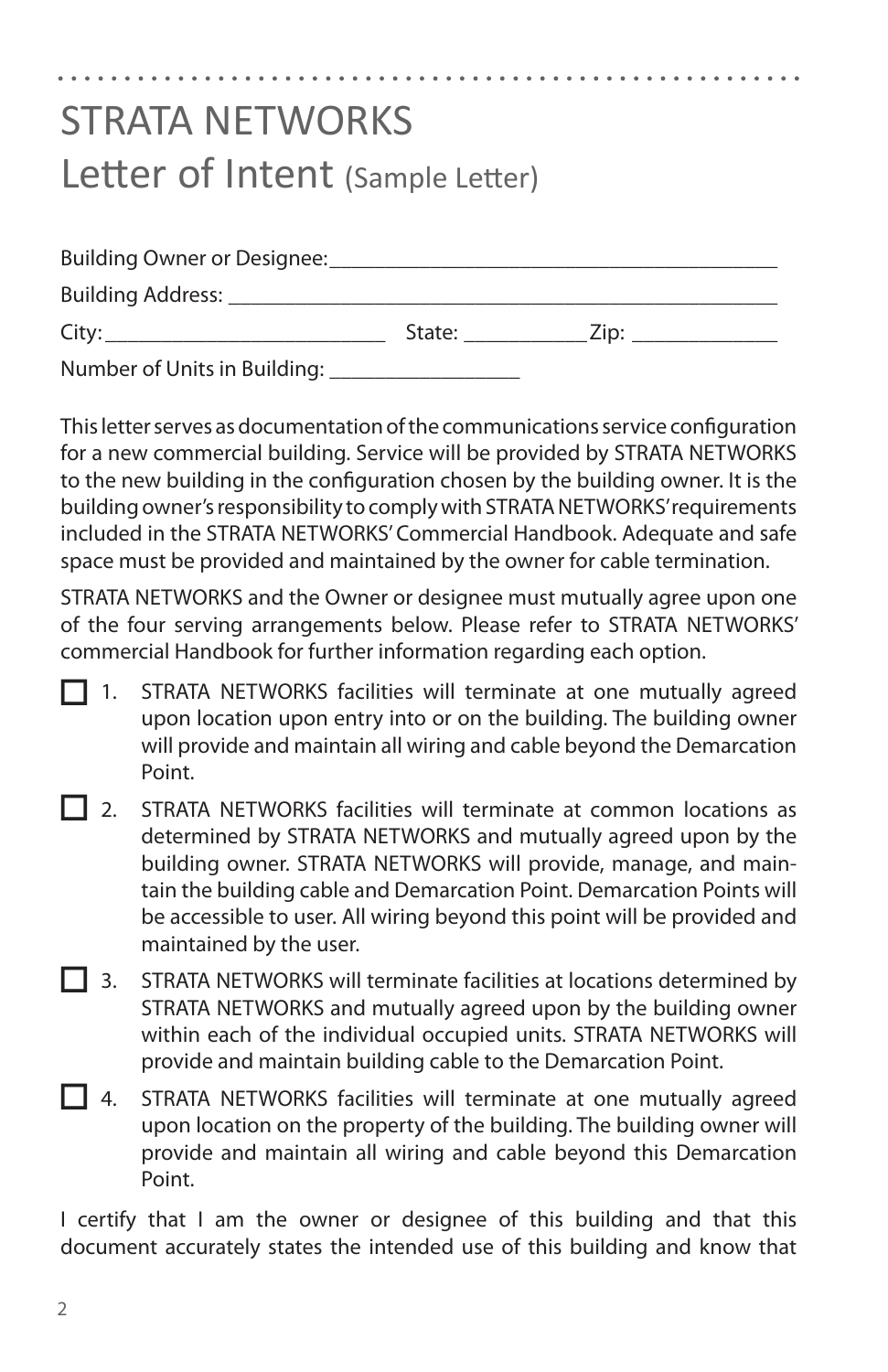. . . 

STRATA NETWORKS will rely on this information in provisioning this building with communications services.

I agree to comply with the STRATA NETWORKS requirements and specifications as contained in the Commercial Handbook.

| Phone Number: _______________ |  |
|-------------------------------|--|
|                               |  |
|                               |  |
|                               |  |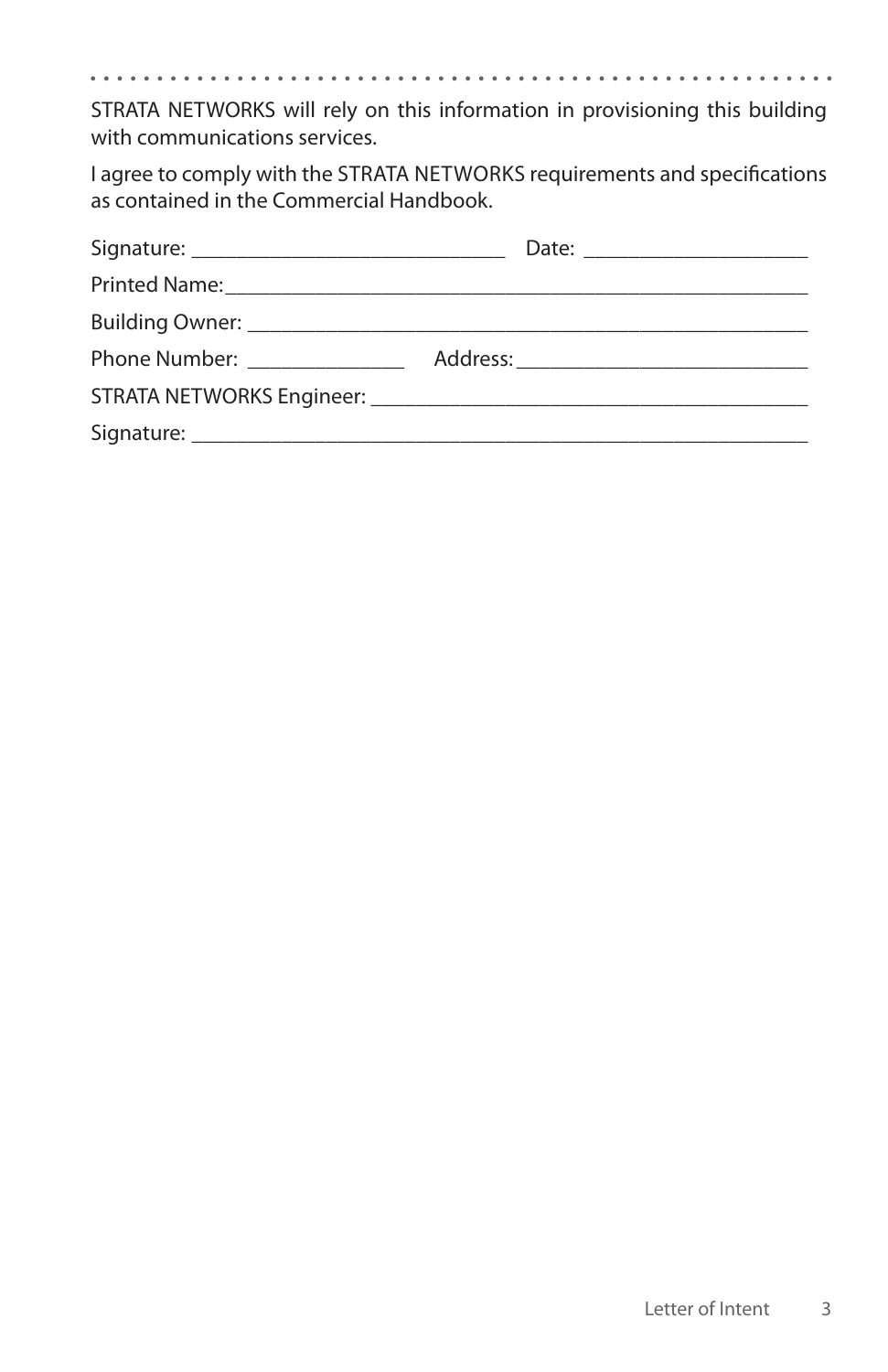### Requirements and Specifications for Commercial Developments

- 1. STRATA NETWORKS charges \$100.00 per lot to provide communication services for any commercial development. This is with the understanding that open trenches and road crossings will be provided by the developer. If open trench is not provided, the developer will be responsible for paying, in advance, STRATA NETWORKS' trenching costs to provide communication services.
- 2. A recorded subdivision plat and/or site plan must be provided to the STRA-TA NETWORKS engineer sixty (60) days prior to open trench date. When notifying the engineer please include the name of the development, and the development company's legal name with the developer's contact information. STRATA NETWORKS will not sign a plat until the Land Development Agreement is signed. The plat and site plan must be an Auto Cad file. The proposed buildings must be shown in the plat. Construction drawings are helpful but are not always necessary.
- 3. Legal city, and/or county addresses must be included with the plat before communication services for the development can be finalized. This is required for the 911 emergency services and STRATA NETWORKS databases.
- 4. Within the streets and P.U.E.'s of a new subdivision, STRATA NETWORKS will provide and place facilities in open trenches. Joint trenching with power is preferred. If developer wishes to joint trench—a copy of the power company's plan needs to be submitted to the engineer a minimum of thirty‐five (35) days prior to open trench. Notify STRATA NETWORKS engineers immediately if the power plans change during this time. Any changes to the power plan during this 35 day period will cause delays in getting communications facilities designed and placed. STRATA NETWORKS will follow power trenches as much as possible but may need additional trenches provided.
- 5. Before facilities will be placed in open trench the grade must be within six inches of final or curb and gutter need to be installed.
- 6. Trench needs to allow for a minimum one foot separation, based on NESC standards, between communication and power cables. Phone cable is to be buried at a minimum cover depth of thirty (30) inches and a maximum cover depth of forty-two (42) inches.
- 7. Coordination and a review of development plans needs to take place with engineer two months prior to anticipated open trench date.
- 8. All cost associated with opening and closing the trench will be borne by the developer. If the Developer prefers, the Developer can pay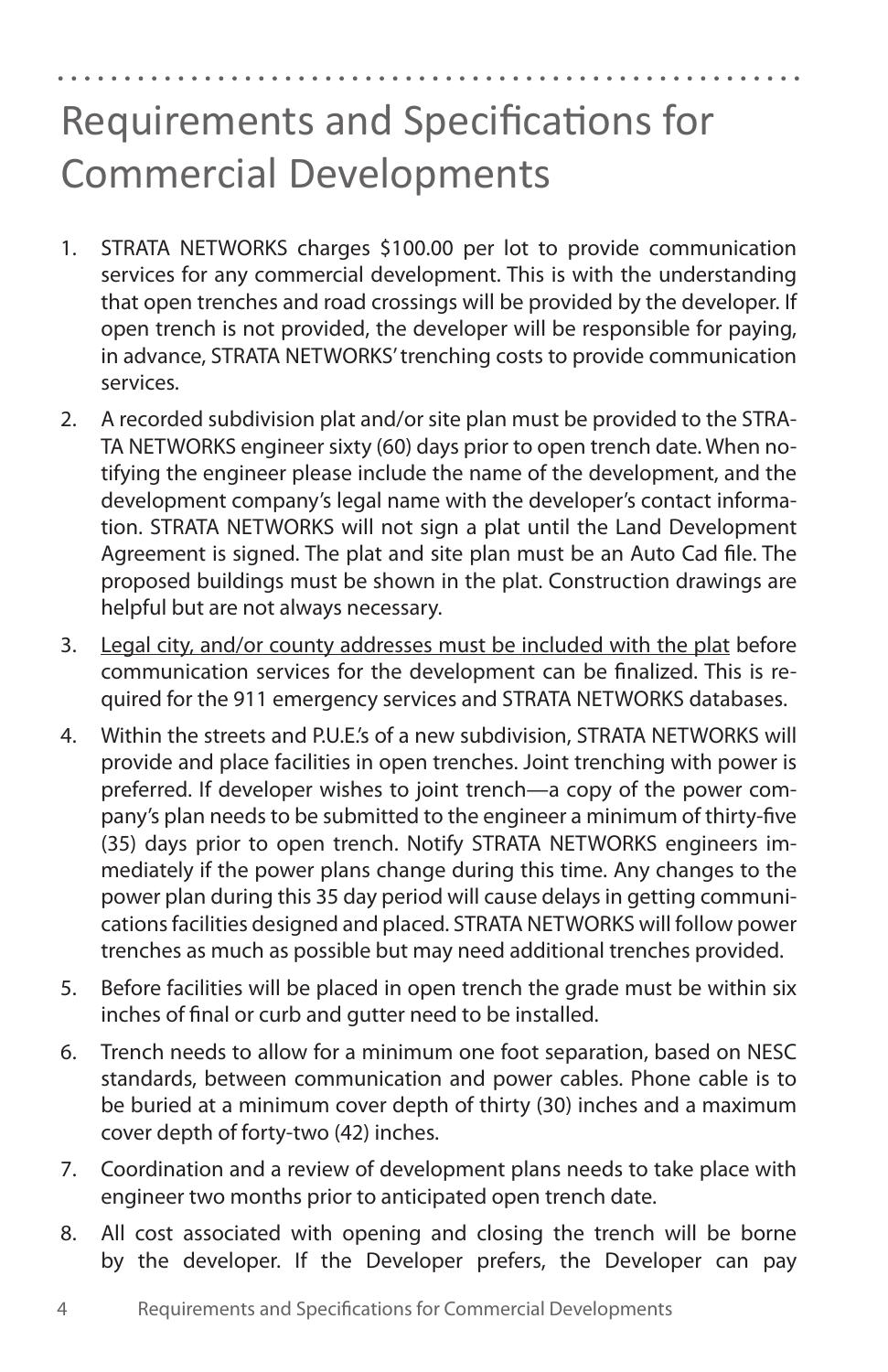STRATA NETWORKS to provide open trenches for the cost of time and material.

- 9. Backfill material shall not include rocks or any materials that might cause damage to cable and/or conduit. If damage does occur because of backfill material the developer will be held responsible for the cost of repair.
- 10. Although joint trench with other utilities is desired and encouraged, sharing conduits is not permitted.
- 11. In the event that a trench for crossing a road needs to be backfilled before STRATA NETWORKS crews can place facilities, the developer will be responsible for providing and installing a minimum of one, four-inch (schedule 40 PVC or type C) sleeve at the street crossing as dictated by the engineer's open trench and crossings detail/plan. More four-inch crossings may be required at some locations as determined by STRATA NETWORKS' engineers. All crossings are to be perpendicular to the street.
- 12. If the time intervals for installation need to be shorter at the developer's request there are two options:
	- a. Trenches can be left open until crews and material can be scheduled to install facilities.
	- b. The developer can pay expedite charges for engineering and construction. These charges are to be determined by the Strata engineer on a per job basis.
- 13. At the request of the engineer an easement within the subdivision granted to STRATA NETWORKS may be required to place cabinets and electronic equipment. This equipment will be placed to provide communication services within and possibly outside the development.

| <b>Time to Open</b><br><b>Trench</b> | <b>Item Due</b>                                                                                                    |
|--------------------------------------|--------------------------------------------------------------------------------------------------------------------|
| 60 Days                              | Provide recorded plat in AutoCad format<br>Provide addresses for each unit<br>Pay \$100 per lot to STRATA NETWORKS |
| 35 Days                              | Provide power plan to STRATA NETWORKS                                                                              |
| 14 Days                              | Pick up trenching plan from STRATA NETWORKS                                                                        |
| 1 Day                                | Roadway must be within 6" of final grade                                                                           |
| Open Trenches                        |                                                                                                                    |

#### SUMMARY CHECKLIST FOR COMMUNICATION UTILITIES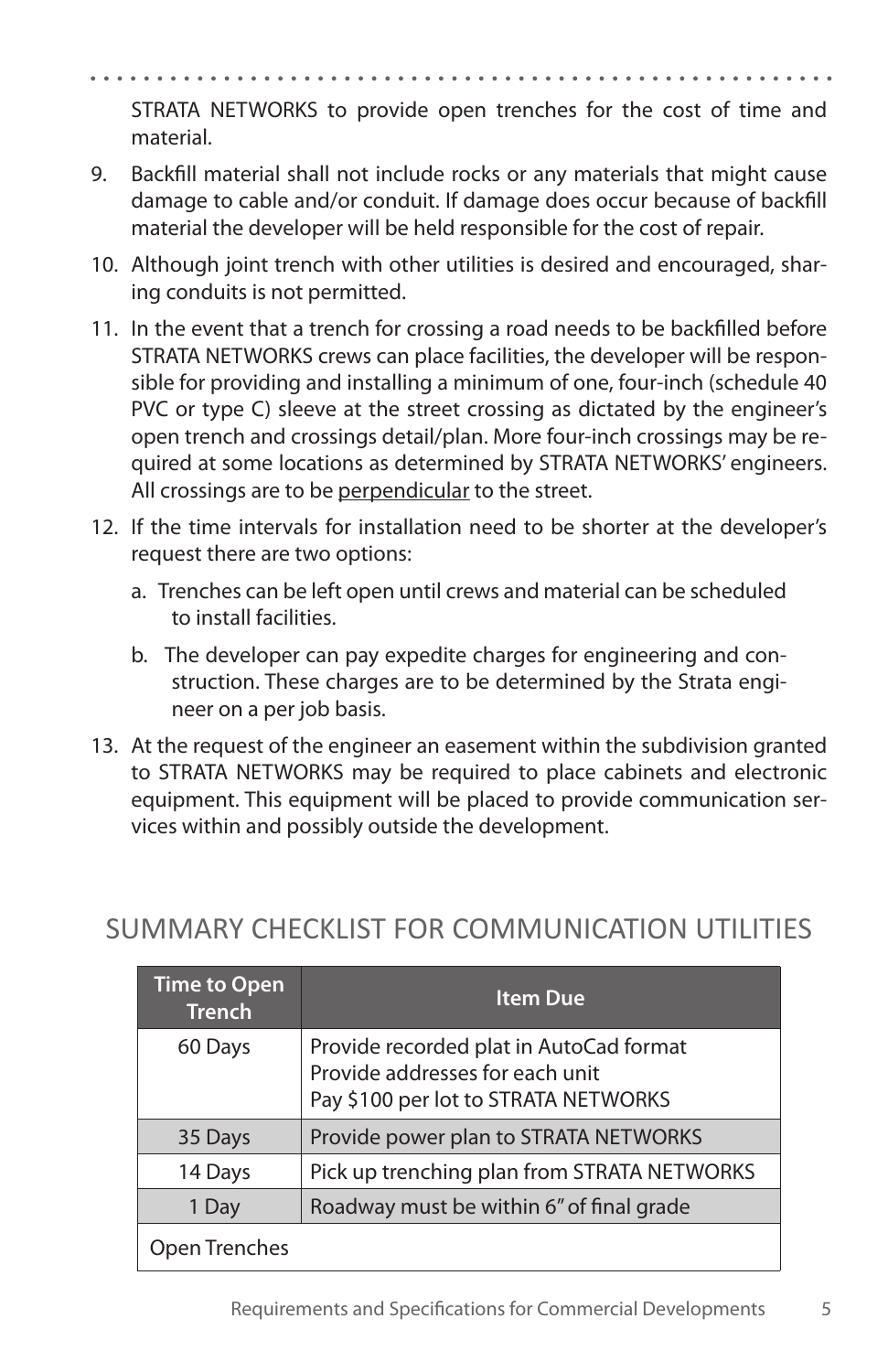### Requirements and Specifications for Commercial Buildings

When STRATA facilities are requested in a commercial building, the Owner is responsible to choose one of four options of how best to provide service to their premise. There are four options an owner may choose from when deciding how to best have their premise provisioned. These options are:

#### **1. Single Demarcation Point at Building**

Strata Networks will terminate at one location on or inside the building. The building owner will provide, manage and maintain wire placed beyond the location of the Demarcation Point.

#### **2. Multiple Common Demarcation Points**

Strata Networks will terminate at common locations as determined by Strata and mutually agreed upon by the owner. Strata will provide, manage and maintain the building cable and Demarcation Point. The Demarcation Points are the "handoff" points and will be accessible to the end‐users. This option is not available to single tenant buildings.

#### **3. One Demarcation Point at Each Unit**

Strata Networks will provide a Demarcation Point within each occupied unit. Strata will provide, manage and maintain the building cable, terminating wire, and Demarcation Points. This option is not available to single tenant buildings.

#### **4. Single Demarcation Point on Property**

Strata Networks will terminate at a single mutually agreed upon location on the commercial property. The owner will provide, manage and maintain building cable and wiring placed beyond the Demarcation Point.

Please work with a Strata Networks engineer for more information regarding the options. 1

*<sup>1</sup> Pages 9‐16 include drawings to help illustrate each of the four options.*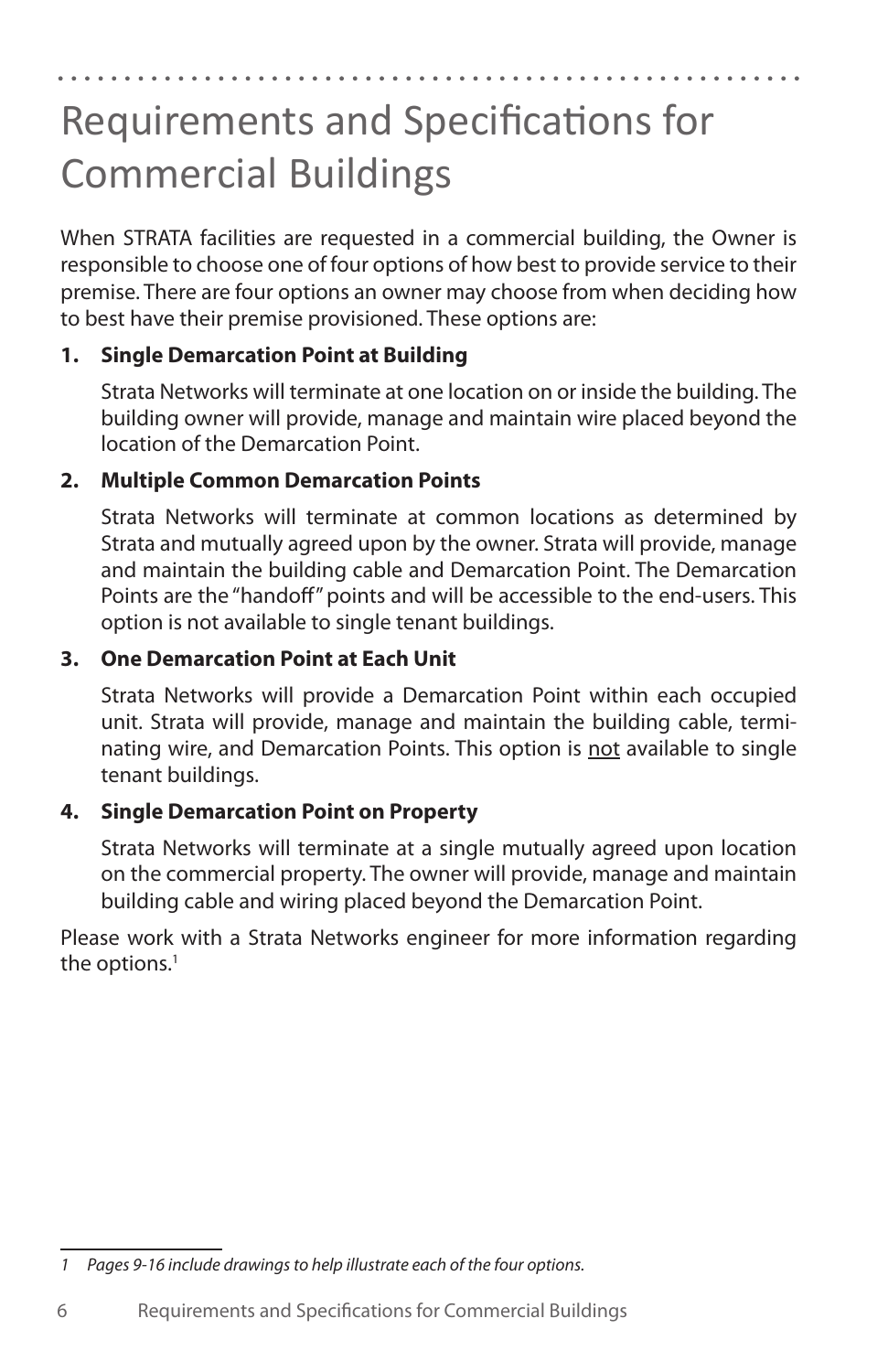### Preparing the Premise for STRATA **Facilities**

It is also the responsibility of the Owner to ensure that the premise is suited for Strata facilities according to the specifications and requirements.<sup>2, 3</sup>

- The location of the conduit shall be jointly agreed upon between Strata Networks and the Premise Owner.
- When choosing the demarcation location keep in mind that Cat5 wiring, typically used for inside wiring, should have no runs over 300 ft.
- • Conduit must be provided, installed, and maintained by property owner.
- Conduit must be placed from the property line to the demarcation point wherever that may be.
- • No more than 3 90 degree bends between pull points. A pull box must be placed in all runs with more than 3 – 90 degree bends. Runs exceeding 500 ft may need a pull box.
- All bends must be long sweep bends with a radius not less than: -Six times the internal diameter of conduits 2 inches or smaller ‐Ten times the internal diameter of conduits larger than 2 inches All bends are to be steel sweeps or no less than PVC Schedule 80 fully encased in concrete. All metallic conduit must be reamed and bushed.
- • Conduit must be equipped with a measured pull tape with a 200 lb pull strength.
- • Metal sleeves through foundation walls must extend to undisturbed soil in order to avoid shearing with ground settlement.
- • Use rigid conduit under floor slabs.
- • Where metal conduit is used, it must be kept from contact with reinforcing steel or other conductors.
- Conduit must be extended 4" above finished floor when inside the building and 18" above finished grade outside the building.
- Premise Owner is to seal each end of the conduit to prevent water, rodents, gases, and other foreign objects from entering in prior to cable placement. Strata Networks will reseal the conduit after the cable has been placed.

*<sup>2</sup> Pages 6‐8 include specifications and requirements that all owners will be required to follow in order for Strata Networks to provide facilities to the premise.* 

*<sup>3</sup> Pages 17‐19 include drawings to help illustrate these requirements.*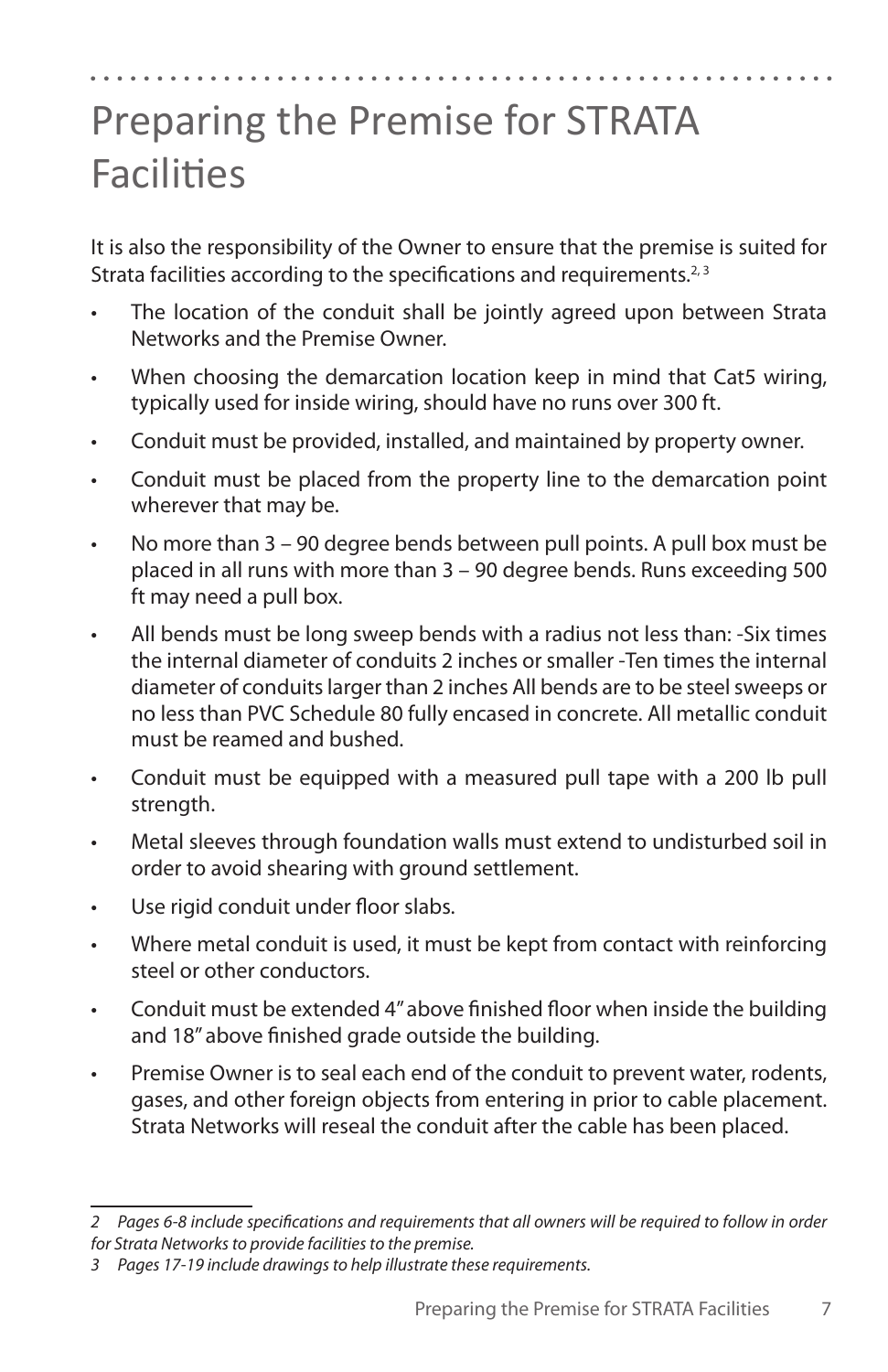- One 4" conduit must be placed for all buildings 1 sf to 20,999 sf of floor space. Two 4" conduits must be placed for buildings 21,000 sf to 50,999 sf of floor space. Three 4" conduits must be placed for buildings 51,000 sf to 201,000 sf of floor space.
- Minimum depth is 24" of cover.
- Maintain proper clearances from other utilities as per NESC standards. This includes a minimum 12" separation from power.
- No other utilities may share the conduit.
- Inside wiring is the responsibility of the owner. At the demarcation point, Strata Networks requires that the inside wiring be #24 AWG color coded twisted pair copper wire with each wire being identified by the unit number.
- • Two dedicated 110 V power outlet must be installed at each demarcation point for Strata use only. This outlet shall be connected to backup power if available in the building.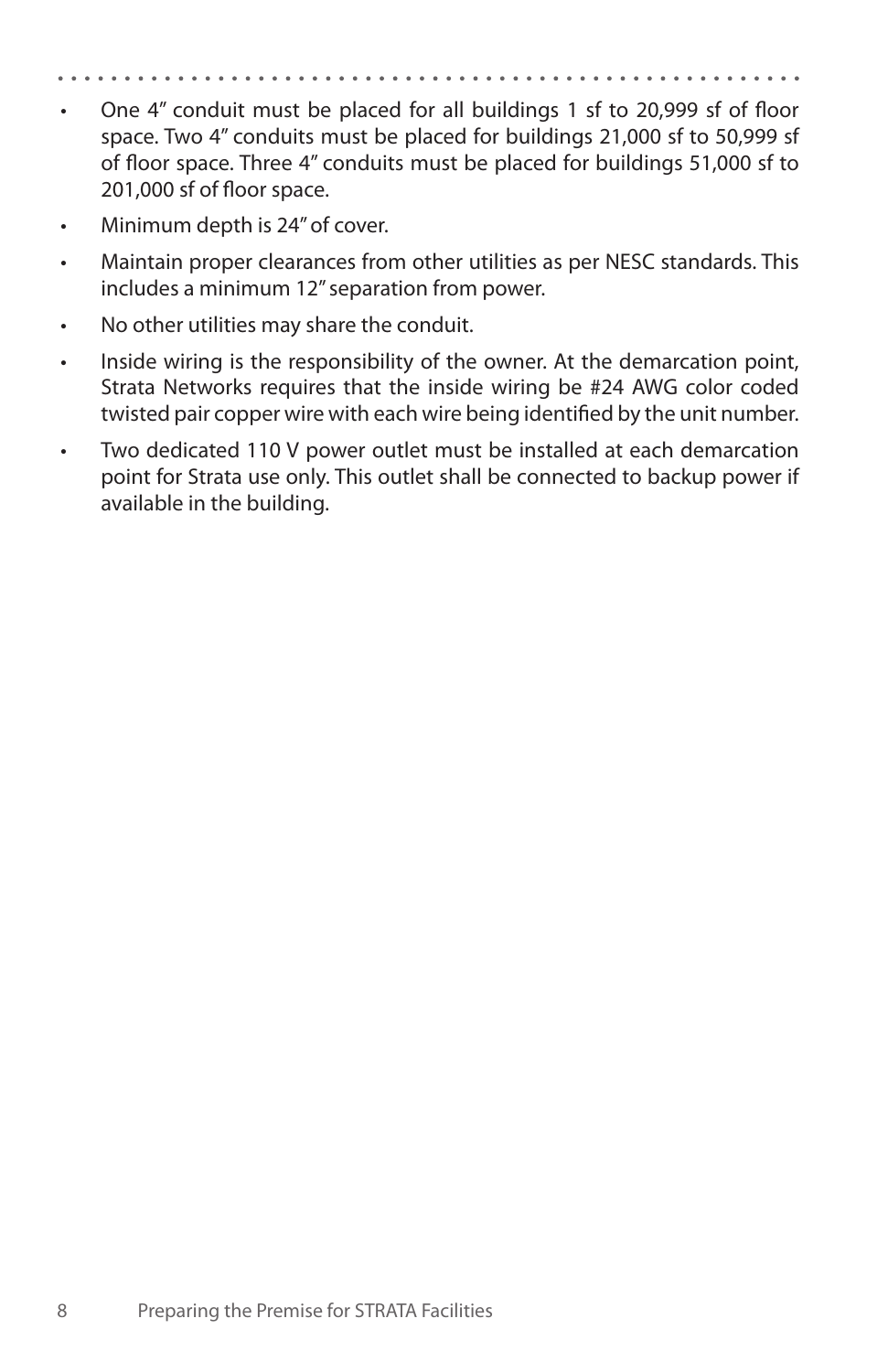When the Demarcation Point is located inside a building the following specifications and requirements must be followed:

- Protector must be located as close to power as possible for purposes of grounding as per NEC standards. A #6 ground wire must be provided from the demarcation point to the power multi grounded neutral. If there are multiple demarcation points, a power multiground must be available at each point.
- • Premise Owner must provide conduit for all Strata cables within a building. Runs exceeding 50' within a building must be plenum rated.
- • Provide adequate lighting at demarcation point.
- • Adequate space must be provided for the facilities and for workers.
- • The demarcation point must not be located near flammable materials.
- • Must not project into work areas or hazardous locations.
- • Must not be in rooms with humidity, moisture, steam, or flood prone areas. Including rooms such as boiler rooms, washrooms, janitor's closets, etc.
- Must not be in rooms that contain steam pipes, drains, or cleanouts.
- • Must not receive direct sunlight or heat.
- • Telecommunications equipment produces heat and is prone to overheating. The communications room must be well ventilated and air conditioned.
- • Must not be near power circuits and electrical equipment.
- • Fire sprinklers in the ceiling that are connected to the building's fire sprinkler system are not recommended in the communications room. A fire alarm should be installed in the room.
- • The typical panel is 4' high x 8' wide. If there are few facilities a smaller panel may be used but it must be no less than 4' x 4'. A minimum of 36" clearance area must be provided in the front of the equipment for workers to access and maintain equipment.
- When a rack is used, there must be overhead ladder racking from the back board to the rack.
- The panel must be covered with two coats of fire-retardant paint.
- • Strata Networks can guarantee maintenance only if 24 hour 7 days a week access is provided.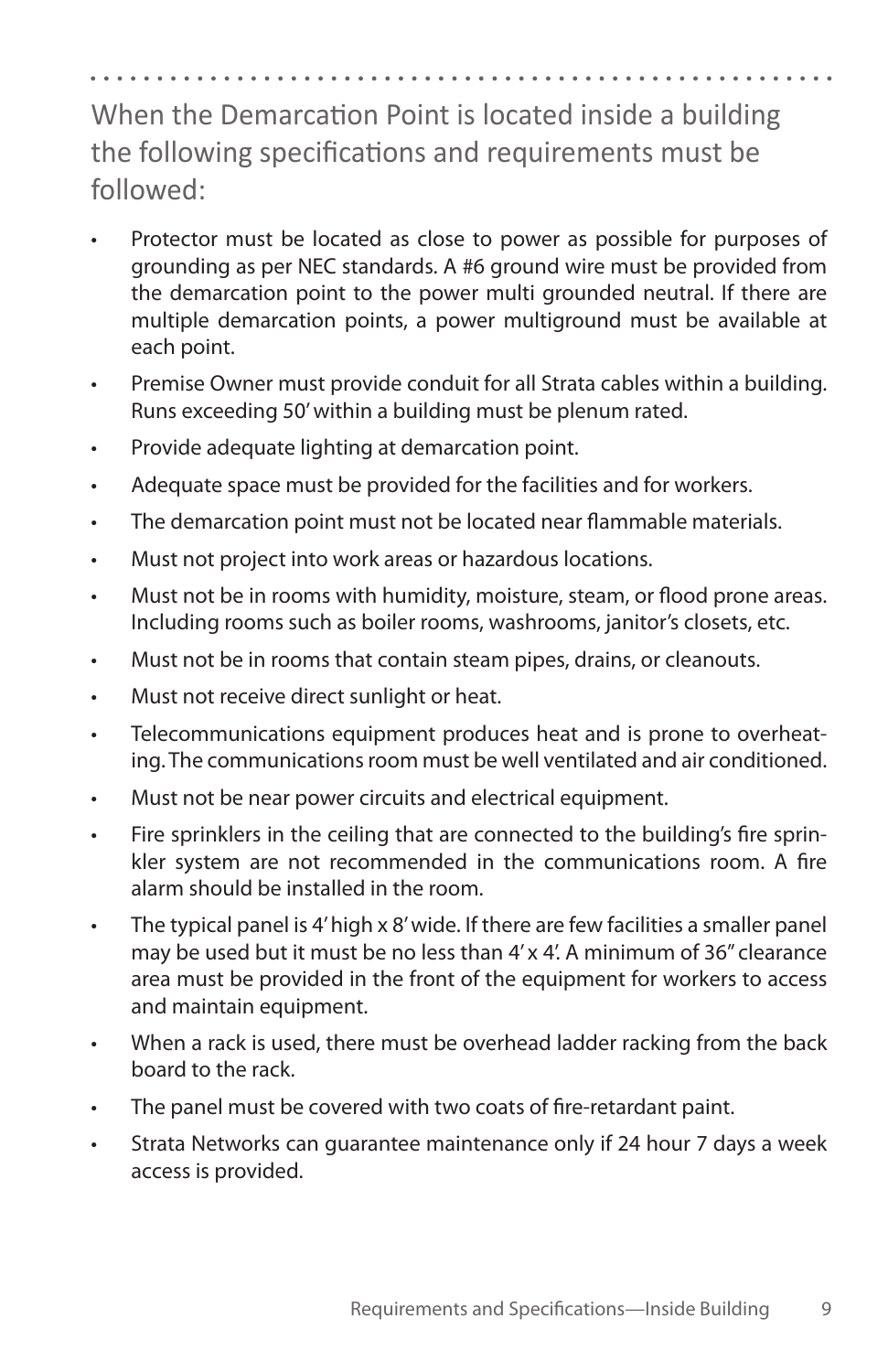MULTI- OR SINGLE-TENANT PREMISES



OPTION 1: STRATA WILL TERMINATE FACILITIES AT ONE MUTUALLY AGREED UPON LOCATION ON THE EXTERIOR OR INTERIOR OF THE BUILDING.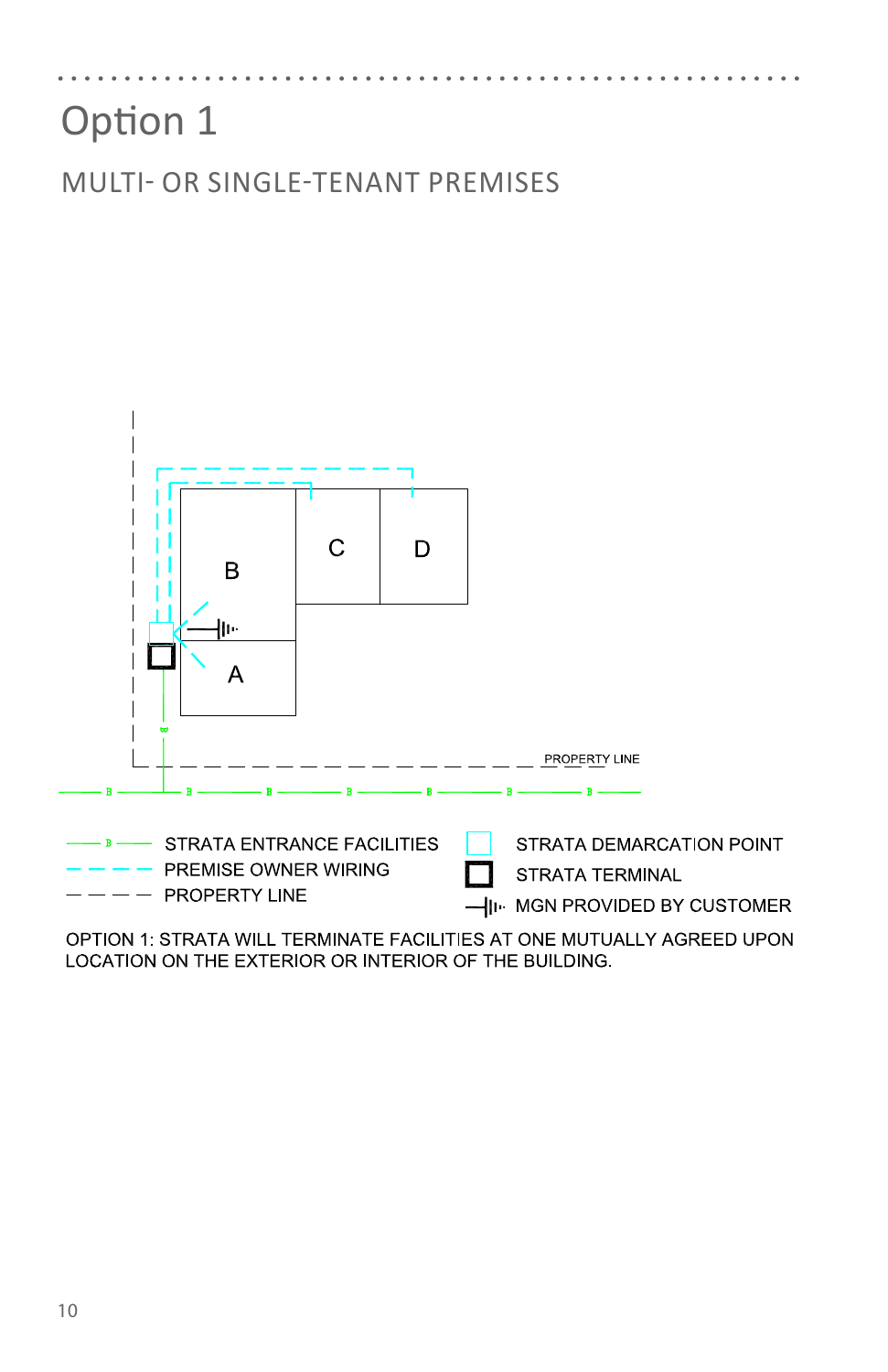MULTI-TENANT PREMISES



OPTION 2: STRATA WILL TERMINATE FACILITIES AT MUTUALLY AGREED UPON COMMON LOCATIONS ON THE EXTERIOR OR INTERIOR OF THE BUILDING.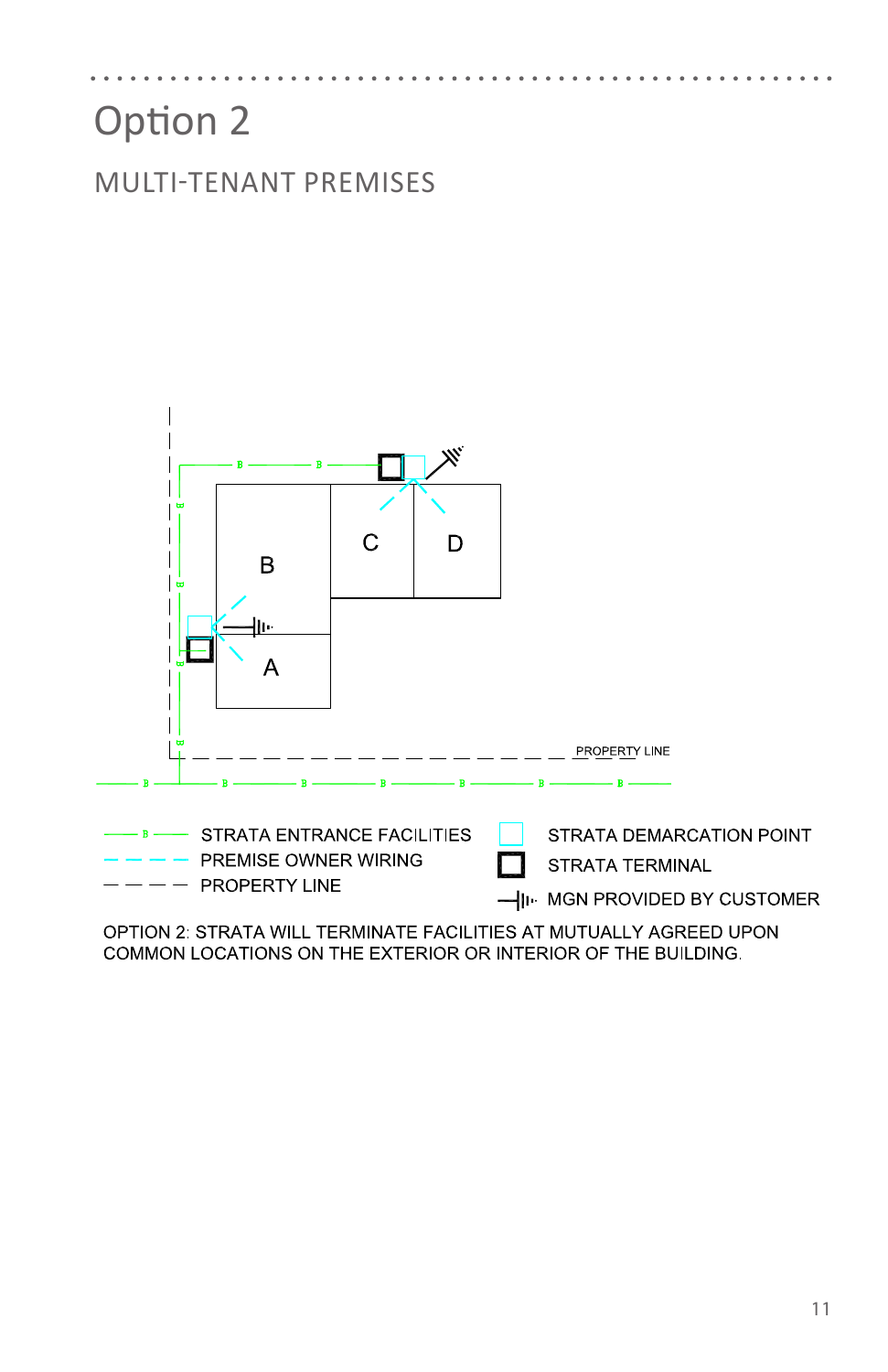#### MULTI-TENANT PREMISES



OPTION 3: STRATA WILL TERMINATE FACILITIES AT ONE MUTUALLY AGREED UPON LOCATION ON THE EXTERIOR OR INTERIOR OF EACH OCCUPIED UNIT.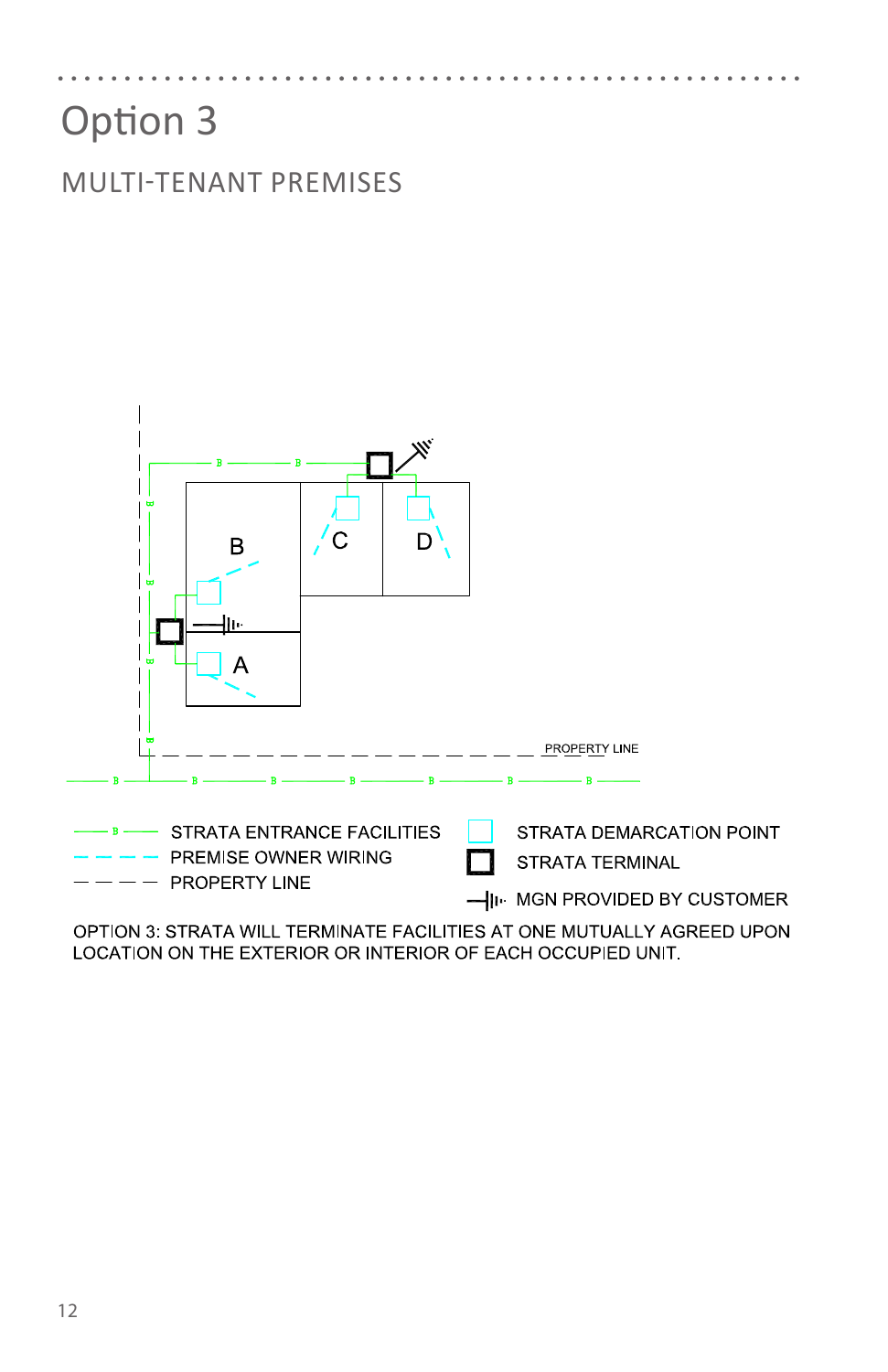#### MULTI- OR SINGLE-TENANT PREMISES



LOCATION ON THE BUILDING PROPERTY. ALL WIRING BEYOND THAT POINT WILL BE THE RESPONSIBILITY OF THE PREMISE OWNER. THE COST OF THE STRATA TERMINATION WILL BE BORNE BY THE PREMISE OWNER.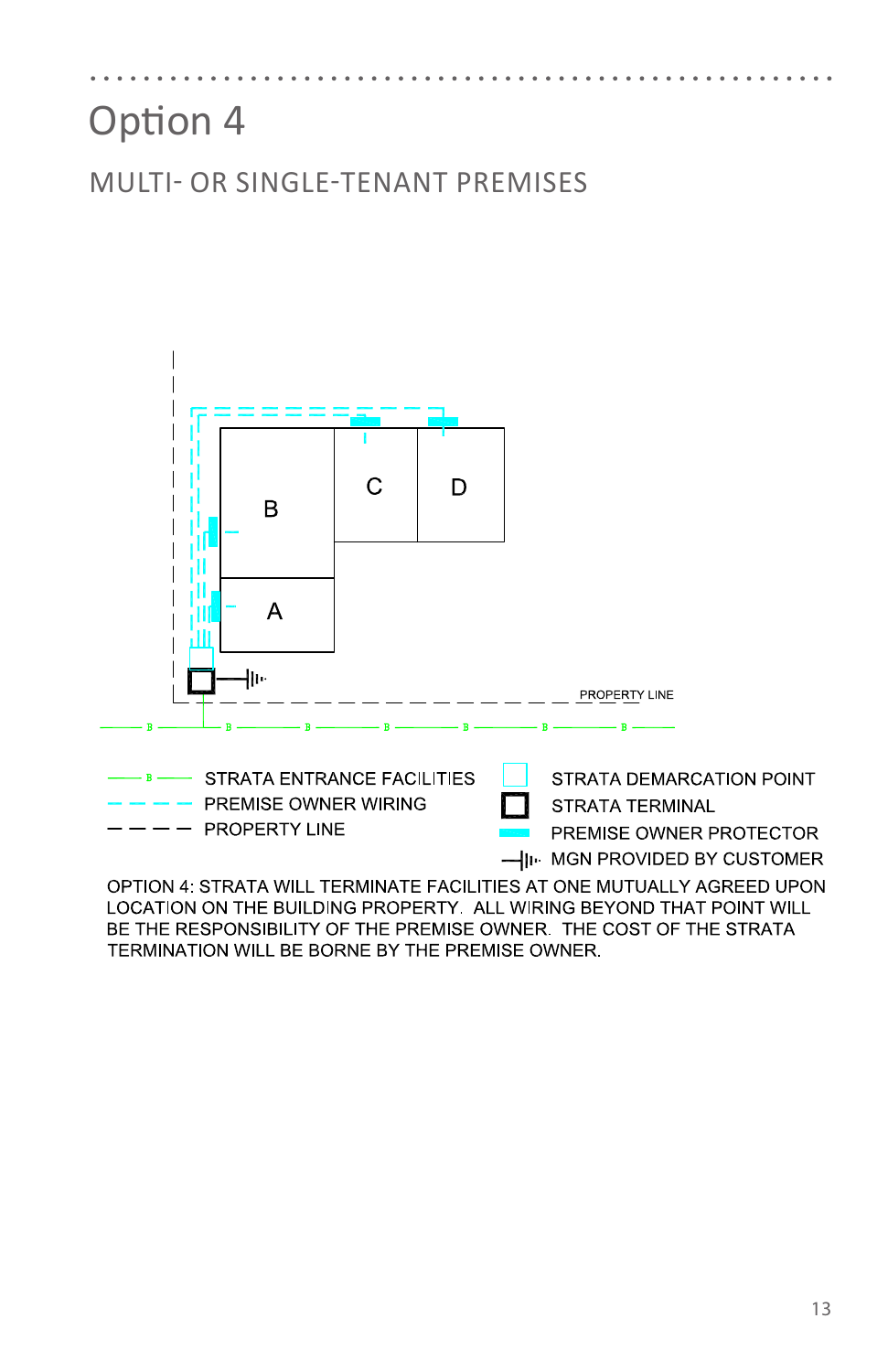MULTI- OR SINGLE-TENANT BUILDING



OPTION 1: STRATA WILL TERMINATE FACILITIES AT ONE MUTUALLY AGREED UPON LOCATION ON THE EXTERIOR OR INTERIOR OF THE BUILDING.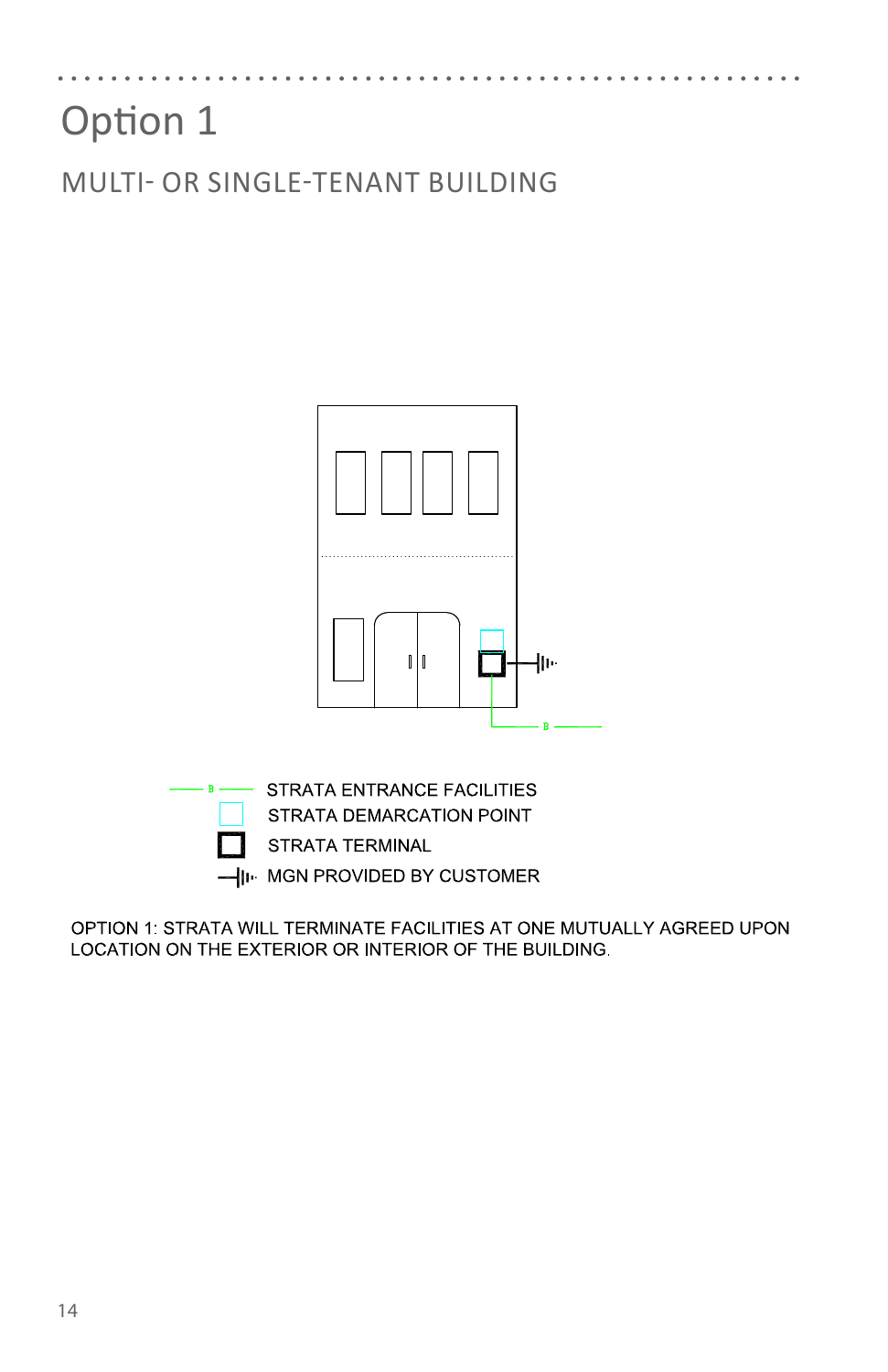MULTI-TENANT PREMISES



OPTION 2: STRATA WILL TERMINATE FACILITIES AT MUTUALLY AGREED UPON COMMON LOCATIONS ON THE EXTERIOR OR INTERIOR OF THE BUILDING.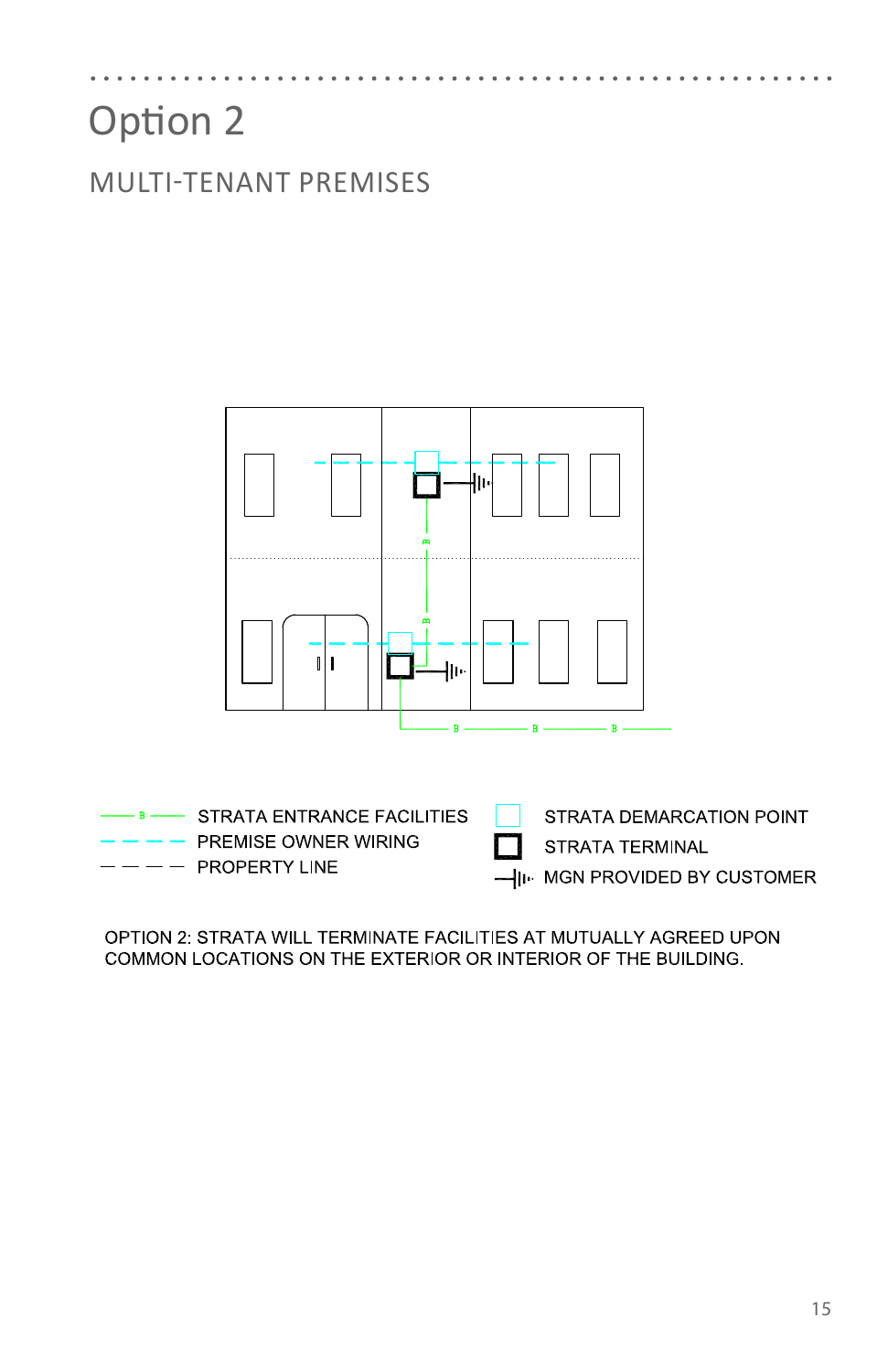MULTI-TENANT PREMISES



OPTION 3: STRATA WILL TERMINATE FACILITIES AT ONE MUTUALLY AGREED UPON LOCATION ON THE EXTERIOR OR INTERIOR OF EACH OCCUPIED UNIT.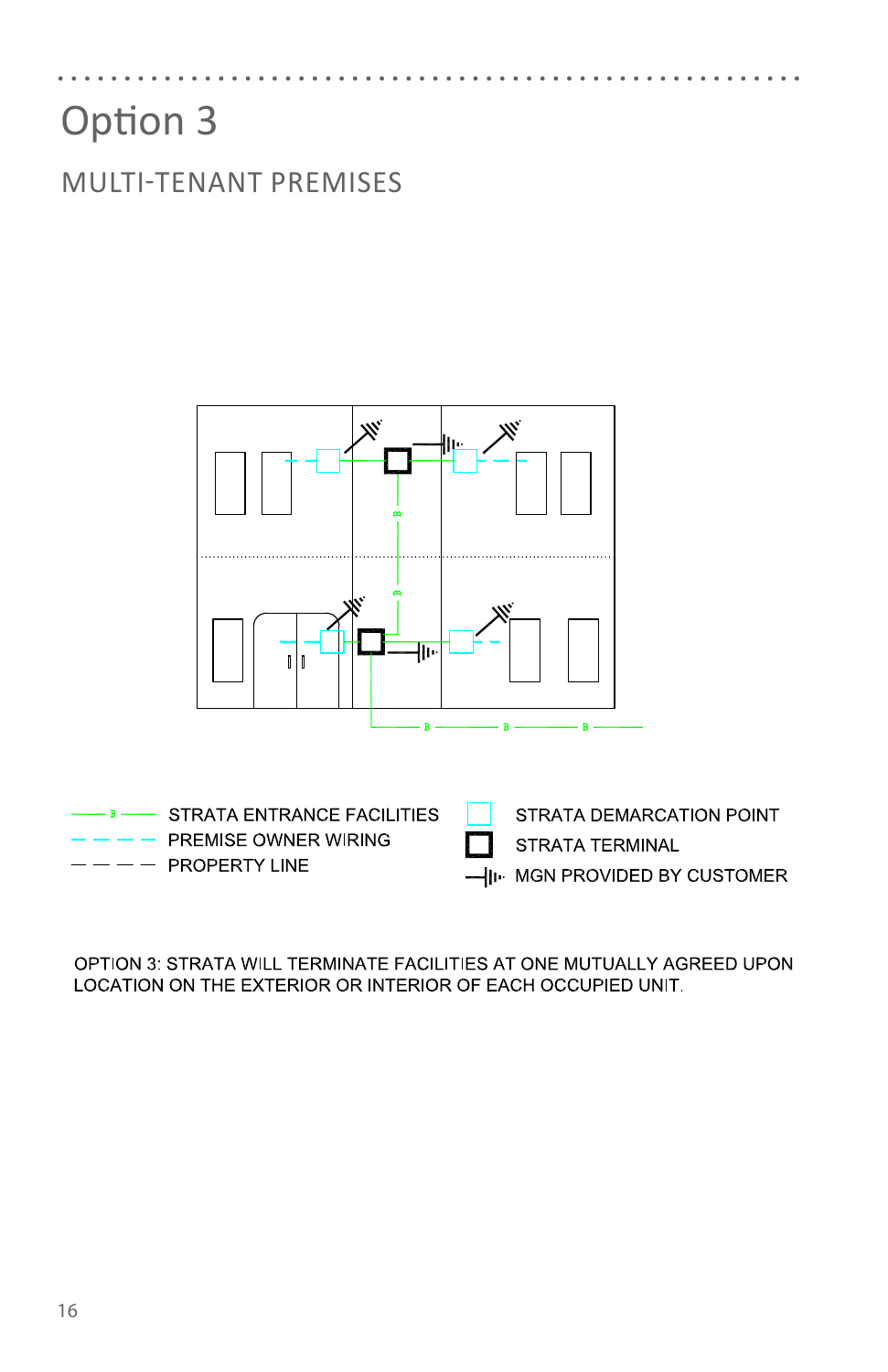MULTI- OR SINGLE-TENANT PREMISES



OPTION 4: STRATA WILL TERMINATE FACILITIES AT ONE MUTUALLY AGREED UPON LOCATION ON THE BUILDING PROPERTY. ALL WIRING BEYOND THAT POINT WILL BE THE RESPONSIBILITY OF THE PREMISE OWNER. THE COST OF THE STRATA TERMINATION WILL BE BORNE BY THE PREMISE OWNER.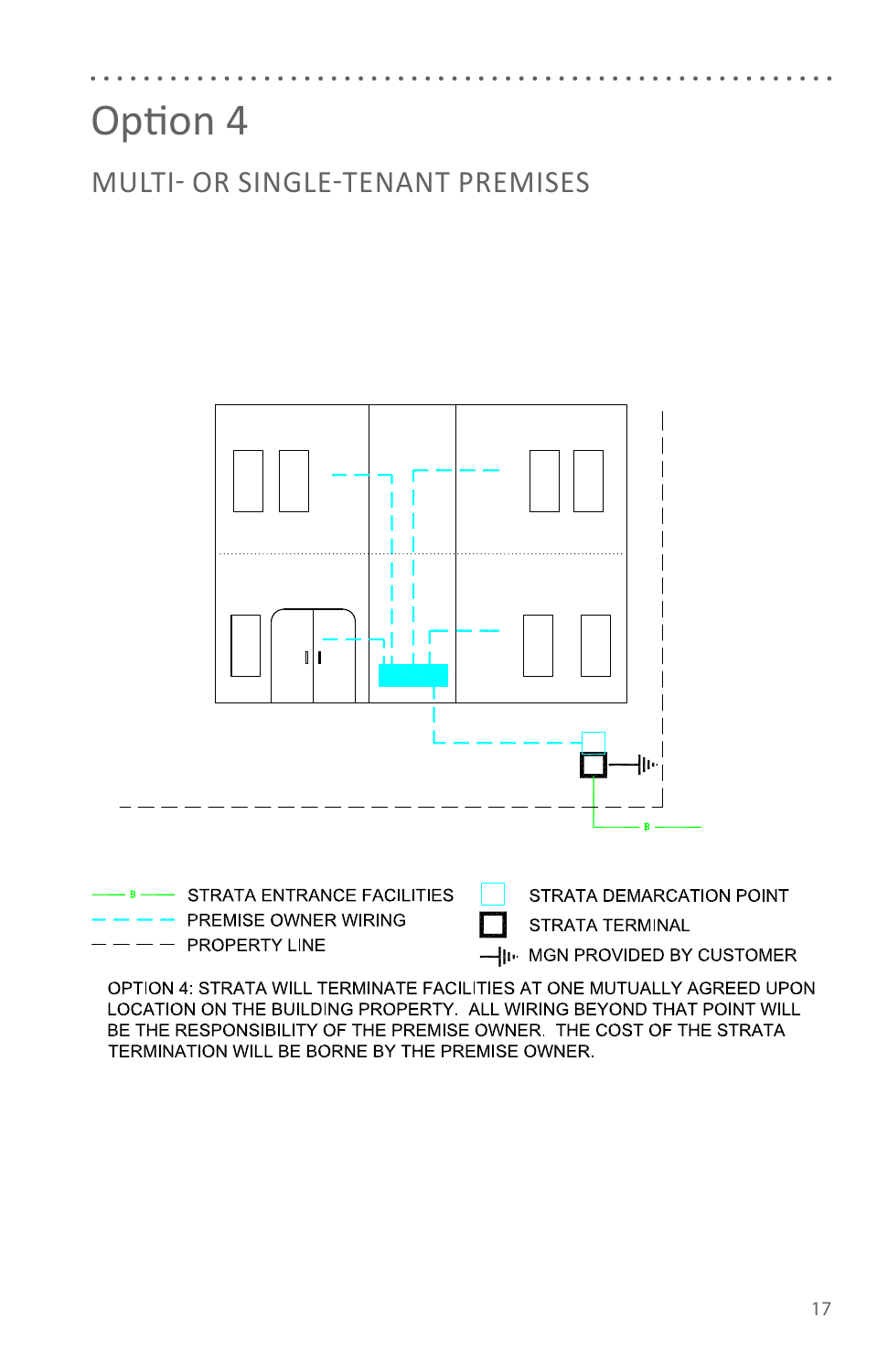### Typical Exterior Demarcation Detail

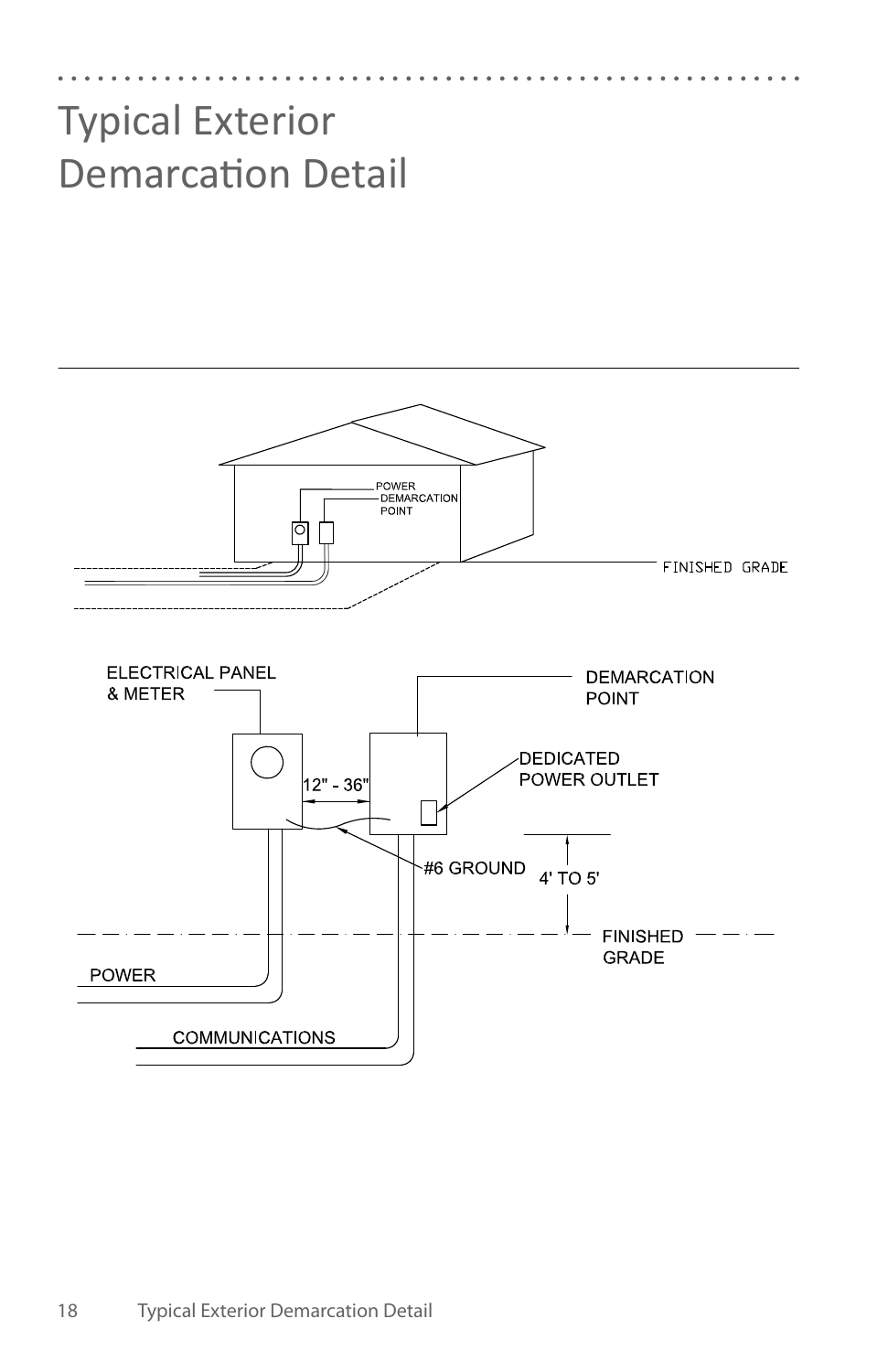### Typical Interior Demarcation Detail



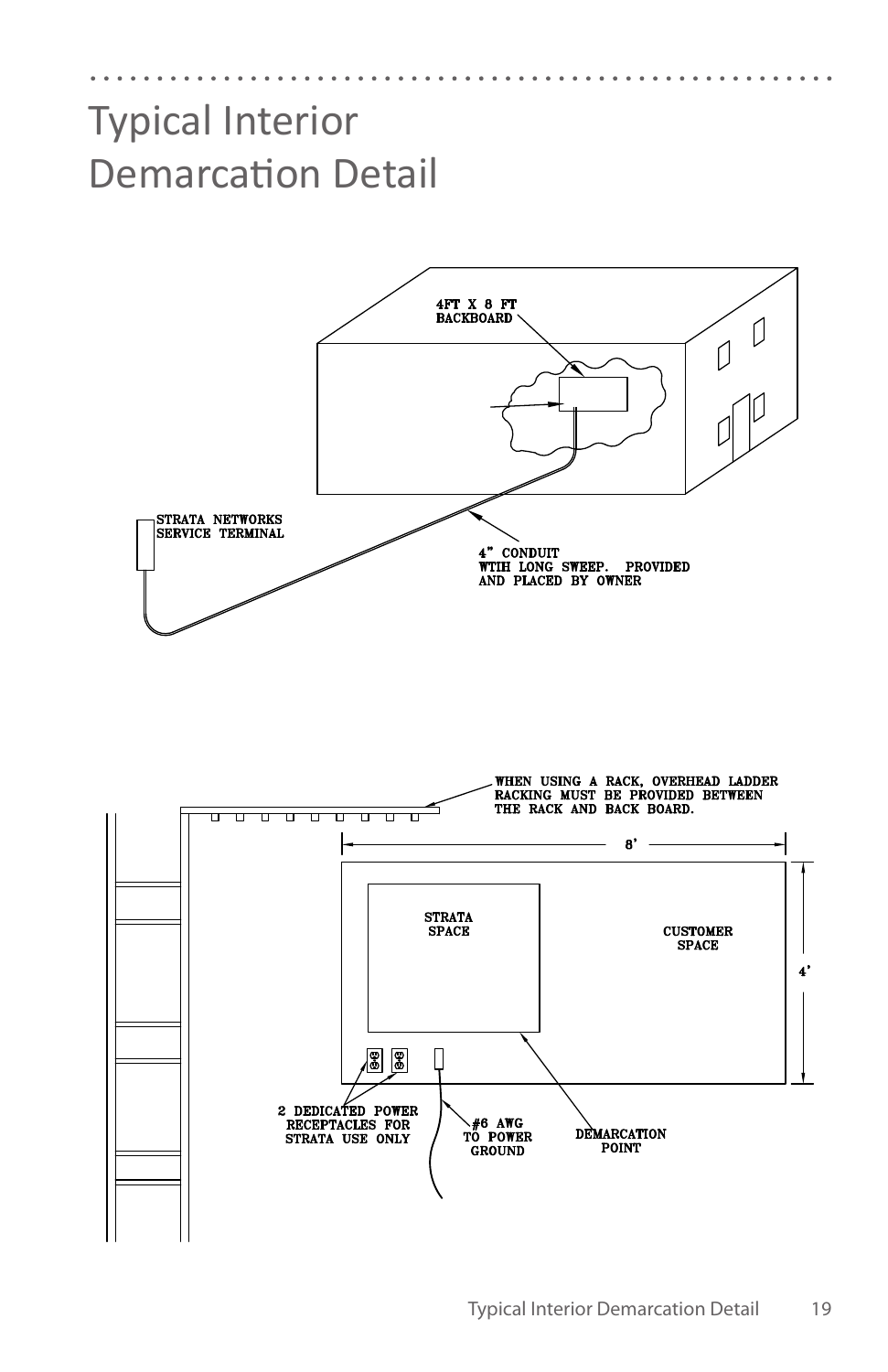### Typical Trench Detail Within A Commercial Development